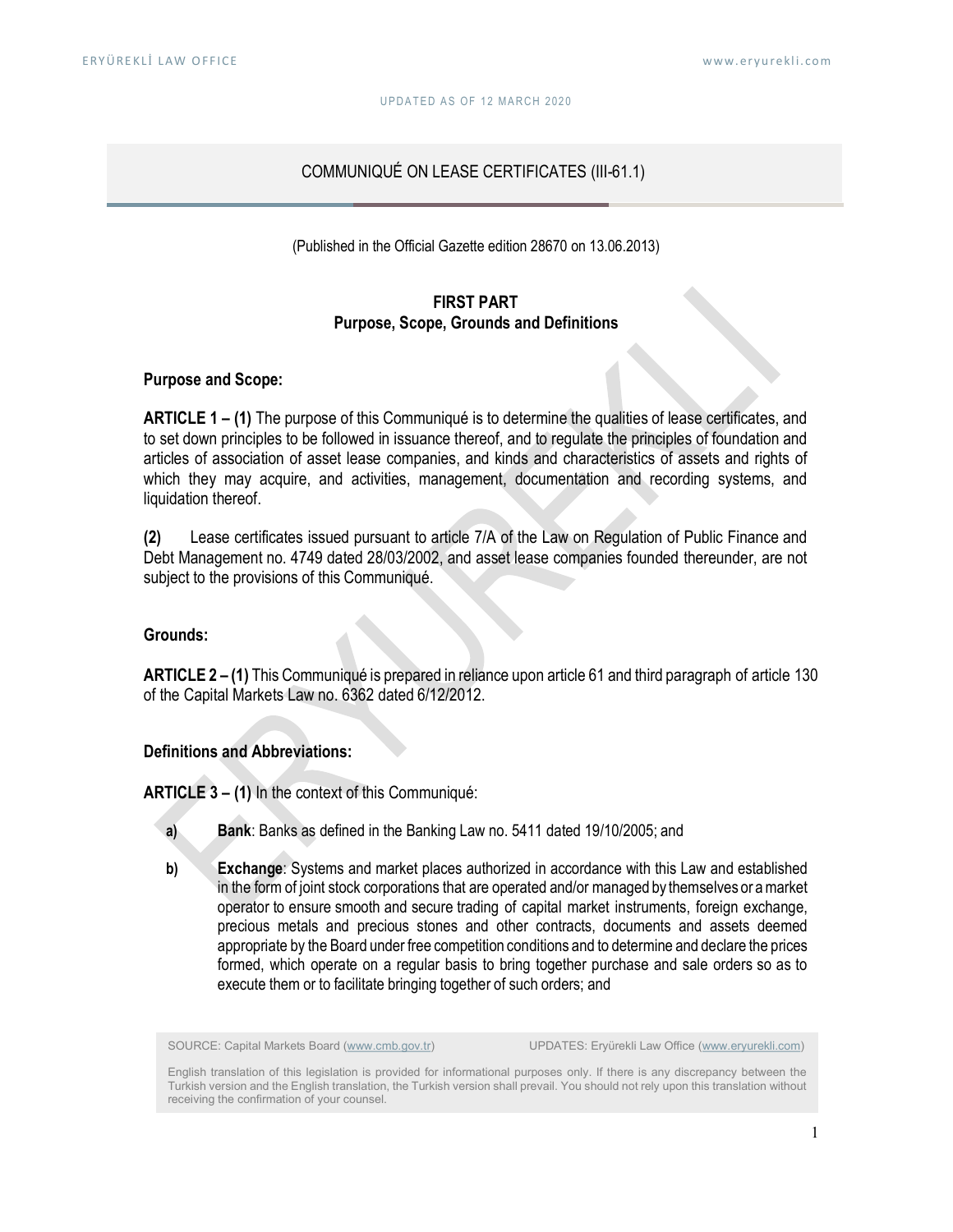- c) Engineering, procurement and construction (EPC) contract: A contract whereby the contractor agrees to engineer, procure or construct a work, and the owner agrees to pay its price; and
- d) Fund users: Originators in issuance of ownership and management agreement- based lease certificates, or to companies in founder status buying the assets or rights sold by asset lease company on forward sale basis in issuance of trading- based lease certificates, or to venturer and to partners of joint venture other than asset lease company in issuance of partnership-based lease certificates, or to person buying the resulting work or to contractor in issuance of EPC contract- based lease certificates; and
- e) Venturer: A capital company or to an ordinary partnership which is founded by natural persons or legal entities possessing merchant's qualities who have come together and combined their properties pursuant to a written agreement, which is responsible for managing the joint venture; and
- f) Rights: All kinds of rights on the basis of which lease certificates are issued; and
- g) Public Disclosure Platform (PDP): An electronic system through which the information required to be made public pursuant to the applicable legislation is transmitted and disclosed to public with electronic signature; and
- h) Law: The Capital Markets Law no. 6362 dated 6/12/2012; and
- i) Originator: A capital company or to an ordinary partnership founded by natural persons or legal entities possessing a merchant's qualities in reliance upon a written agreement by coming together and combining their properties, which transfers assets and rights to an asset lease company in issuance of ownership- based lease certificates, or to companies as described in first paragraph of article 12 hereof, which manage the assets and rights in the name of an asset lease company in issuance of management agreement-based lease certificates; and
- j) Lease certificate: A security which is issued by an asset lease company for the purpose of financing all kinds of assets and rights, and which enables its holders to get a proportionate share from the revenues derived out of such assets and rights; and
- k) Lease agreement: An agreement whereby the lessor agrees to let the lessee to use or benefit from an asset or a right, while the lessee agrees to pay to the lessor the agreed upon leases; and
- l) Founder: Companies referred to in first paragraph of article 12; and
- m) Board: The Capital Markets Board; and
- n) Liquid market: A market where a great number of independent and real trading bids exist, and where a last sales price or a price which is reasonably associated with the current real competitive trading bids can be determined during the day, and where transactions are executed in a short period of time which conforms to the established commercial practices; and
- o) CRA: The Central Registry Agency Co., Inc.; and
- p) Joint venture: A capital company or an ordinary partnership formed under a partnership agreement, which is founded in order to realize a new project or ensure that an existing project is further developed, or ensure that an economic activity is financed; and
- q) Partnership agreement: An agreement whereby an asset lease company and one or more legal entities agree to combine their assets or rights in order to achieve a joint objective; and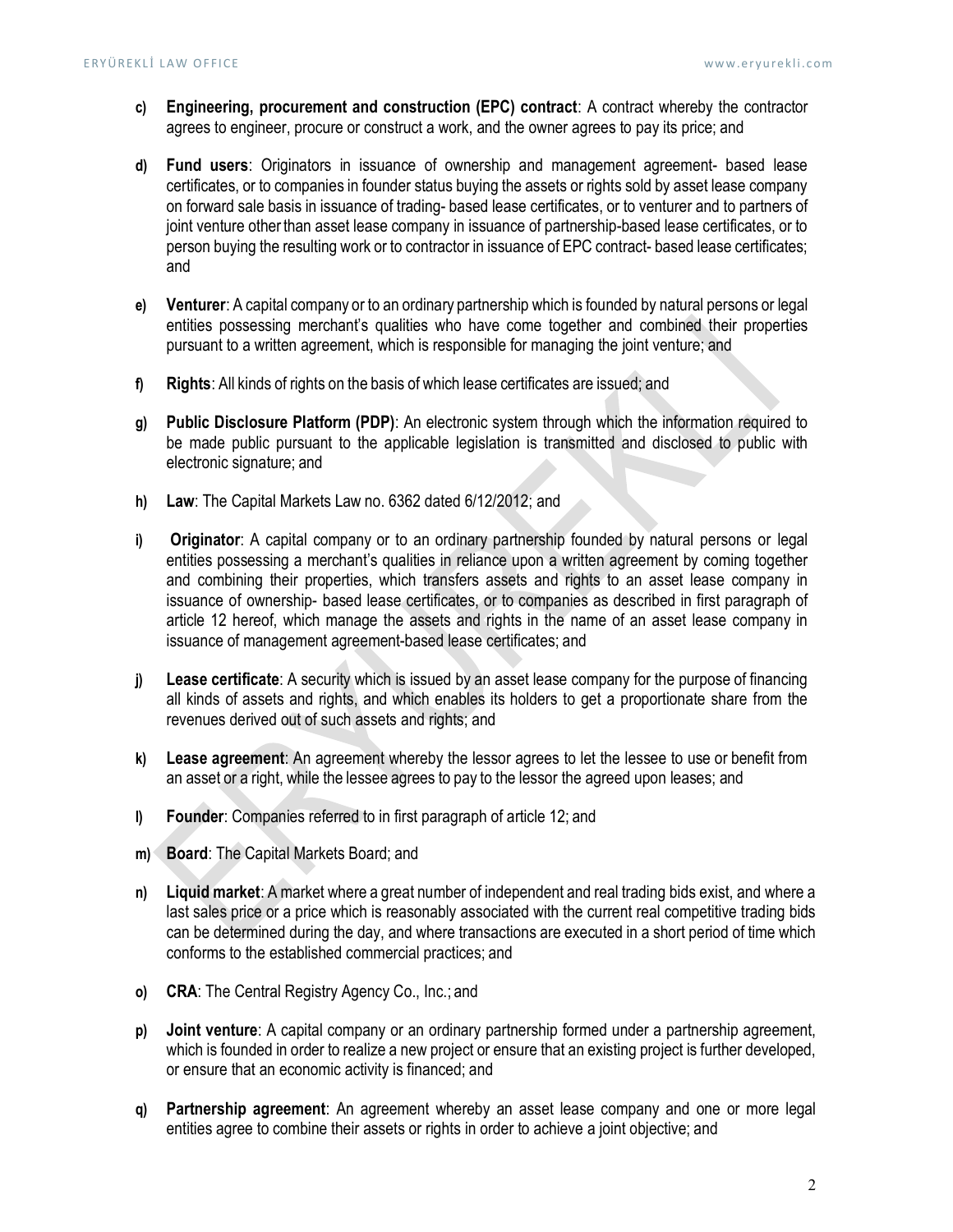- r) Asset: All kinds of assets other than rights, on the basis of which lease certificates are issued; and
- s) Asset lease company (ALC): A capital market institution founded in the form of a joint-stock company solely and exclusively to issue lease certificates within the frame of article 61 of the Law; and
- t) Authorized institution: Institution authorized by the Board to serve as an intermediary for sales of capital market instruments through public offering; and
- u) Contractor: A capital company or to an ordinary partnership founded by natural persons or legal entities possessing a merchant's qualities in reliance upon a written agreement by coming together and combining their properties, which is under obligation to create the works being the subject matter of EPC contract as described in the Code of Obligations no. 6098 dated 11/02/2011.

## SECOND PART Principles on Lease Certificates and on Issuance of Lease Certificates

### Lease Certificate Types and General Principles:

ARTICLE 4 – (1) Lease certificates may be issued based on

- a) ownership;
- b) management agreement;
- c) trading;
- d) partnership;
- e) EPC (engineering, procurement and construction) contract. or through combined use of those listed above by ALCs.

(2) Applications for approval of prospectus or issue document relating to capital market instruments, which are not cited in this article but are not included in the scope of other regulations of the Board either, and are by nature accepted by the Board as a lease certificate, will also be handled and responded by application of the provisions of this Communiqué by analogy.

(3) redemption of lease certificates, the assets and rights included in the portfolio of an ALC cannot be disposed of for any purpose other than collateralization, even in the case of transfer of management or supervision of ALC to public authorities, and cannot be pledged, or shown as a collateral, or attached for any purpose including the collection of public receivables, or included in bankrupt's estate, or be subject to an interlocutory injunction.

(4) Holders of lease certificates are proportionately entitled to have the revenues obtained from base assets and rights for the issuance of the certificates. If required so in the issuance process, at the end of maturity the assets and rights are sold by ALC to originator or to third parties and the proceeds of sale are distributed to lease certificate holders in proportion to their shares therein.

(5) Lease certificates are redeemed within the frame of the principles set forth in the prospectus or in the case of sales without public offering, in the agreement relating thereto.

(6) The measures and actions including the sale of base assets or rights to indemnify probable losses of lease certificates holders to be taken by the board of directors of ALC in order to protect interests of investors in the case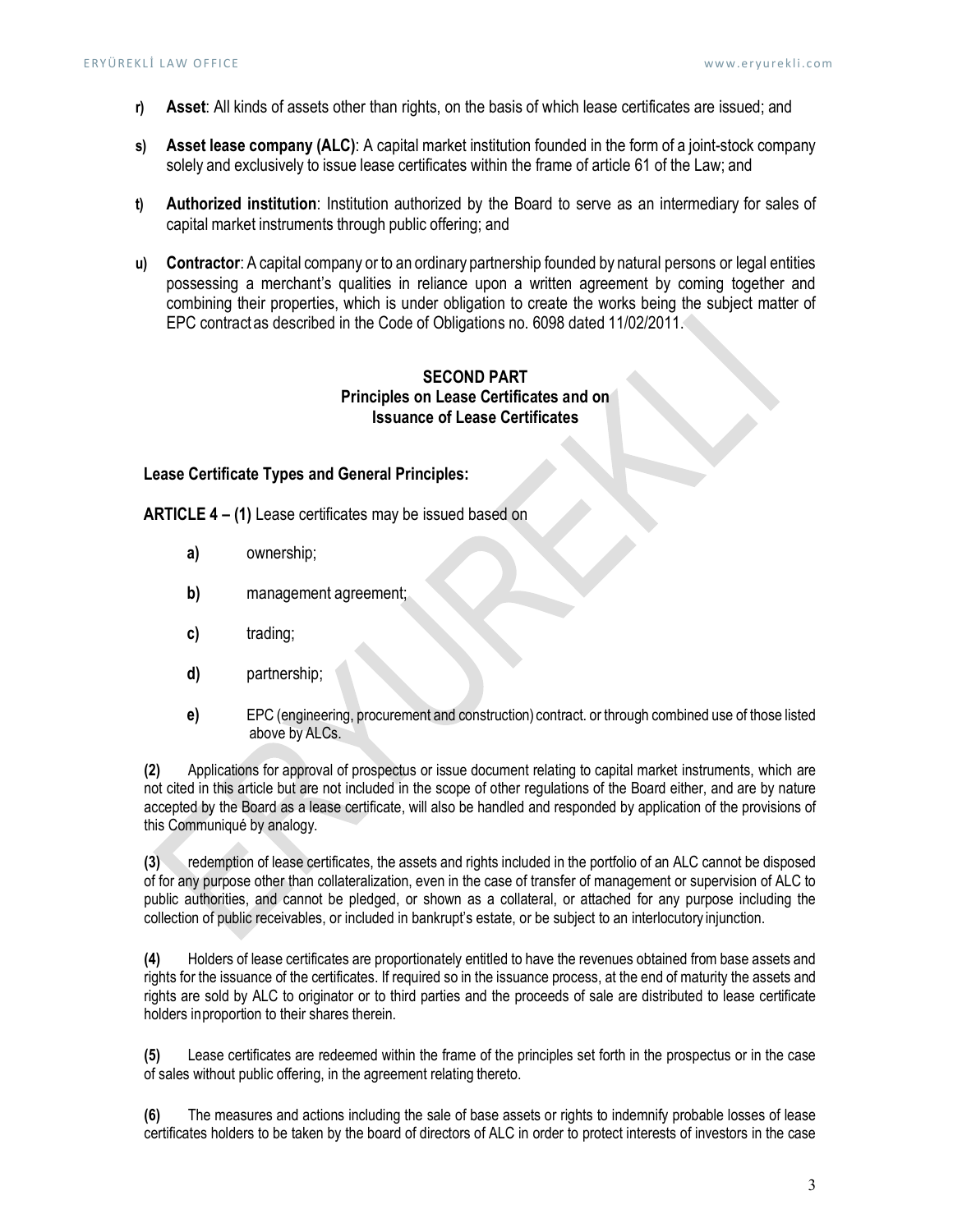of failure of fund users or third parties in performance of their payment obligations towards ALC, are required to have been set down in agreements at the stage of issuance application made to the Board.

#### Special Provisions on Ownership-Based Lease Certificates:

ARTICLE 5 – (1) Ownership-based lease certificates are lease certificates issued to finance the assets and rights to be acquired by ALC from originator in order to be leased to originator or third parties or to be managed in the name of ALC.

- (2) In the issues covered by this article:
	- a) an agreement is required to be executed for transfer of the ownership of the base assets or rights to ALC; and
	- b) if transfer of base assets and rights is subject to registration or other special formal requirements pursuant to applicable laws and regulations, all transactions required for transfer are required to be completed; and
	- c) ALC is required to have a direct power of disposal on assets or rights in the case of default.

(2) The amount of issue of ownership-based lease certificates cannot exceed 90% of fair value determined in the appraisal report prepared pursuant to article 11 hereof.

(3) If the asset on the basis of which lease certificates are issued is a real property, and if requested so by the originator, the right of repurchase is required to be annotated and registered in the land registry.

(4) The assets and rights on the basis of which lease certificates are issued under this article must not have been restricted by any real or personal rights in favor of third parties to the detriment of interests of lease certificate holders, and accordingly, the assets and rights must not have been restricted by an attachment or injunction.

### Special Provisions on Management Agreement-Based Lease Certificates:

ARTICLE 6 – (1) Management agreement-based lease certificates are lease certificates issued for the purpose of transfer of revenues obtained as a result of management of assets or rights owned by the originator in favor of ALC, also including the lease of them until the end of maturity, to ALC within the frame of provisions of the management agreement

(2) In the issue of lease certificates under this article, an agreement shall be entered into by and between originator and ALC, for management of assets or rights owned by the originator in favor of ALC, without transfer of ownership thereof. Principles relating to revenues of ALC or calculation of such revenues are required to be dealt with in the agreement.

### Special Provisions on Trading-Based Lease Certificates:

ARTICLE 7 – (1) Trading-based lease certificates are lease certificates issued to finance the purchase of certain assets or rights by ALC in order to be sold on deferred payment basis to companies described in the first paragraph of article 12.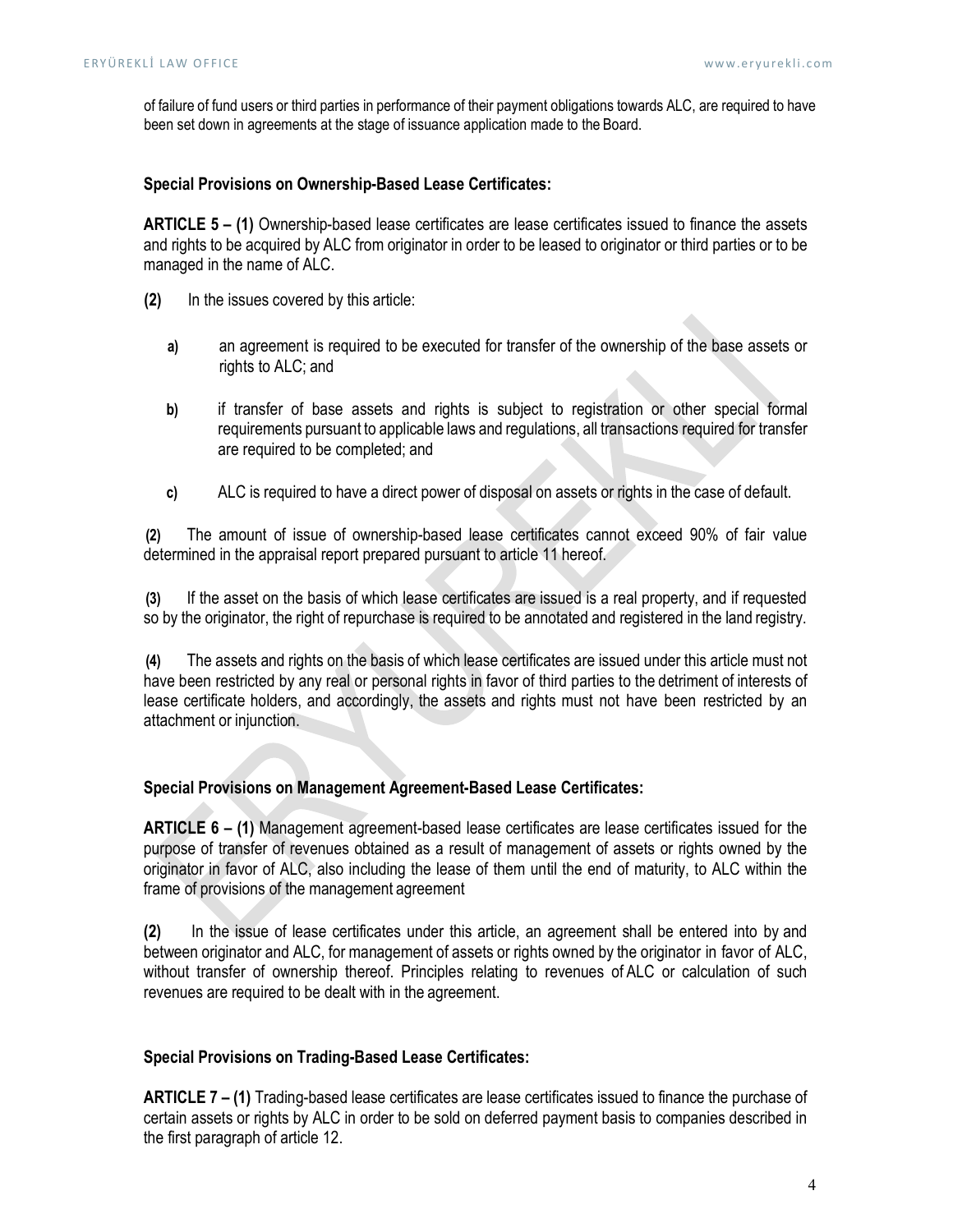(2) In the issue of trading-based lease certificates, ALC is under obligation to purchase the base assets or rights from the spot market and to resell them on deferred payment basis at a price above their cost, by no later than the business day immediately following the date of transfer of the funds collected from issuance to its account. If this transaction is not executed within the said period of time, the funds collected upon issue of lease certificates shall be refunded to investors by no later than the second business day following the date of transfer to the account of ALC.

(3) The assets or rights on the basis of which lease certificates are issued under this article are required to be traded in Borsa Istanbul Anonim Şirketi (Istanbul Exchange) or in other liquid markets.

### Special Provisions on Partnership-Based Lease Certificates:

ARTICLE 8 – (1) Partnership-based lease certificates are lease certificates issued by ALC for the purpose of partnership in a joint venture.

(2) In the issues of partnership-based lease certificates where the joint ventures into which capital is put exclusively and solely by ALC, are financed:

- a) The joint venture is managed by venturer or by a third party appointed by venturer.
- b) The allocation ratios in the profit of joint venture among venturer and ALC, or the fixed fee to be paid to venturer under the proxy agreement shall be specified in the partnership agreement. In the issues where the joint venture is organized as a capital company, the allocation ratios in profit or the management by proxy fee shall be separately dealt with in company agreement or articles of association. However, except for probable damages and losses that may be caused by bad faith or unlawful acts of venturer, if the joint venture suffers losses, ALC shall bear losses to the extent of its capital put into the joint venture.
- c) Whether a collateral shall be requested or not from venture, for the purpose of indemnification of probable damages and losses that may be caused by bad faith or unlawful acts of venturer or of third parties appointed by venturer, and if a collateral is requested, the amount and description of the collateral shall be regulated in partnership agreement, company agreement or articles of association.

(3) In the issues of partnership-based lease certificates where the joint ventures into which cash capital is put by ALC, and capital other than personal labor or goodwill is put by other partners, are financed:

- a) The joint venture is managed by one of the partners or by a third party appointed by the partners.
- b) The allocation ratios in the profit of joint venture among ALC and other partners shall be specified in the partnership agreement. In the issues where the joint venture is organized as a capital company, the allocation ratios in profit shall be separately dealt with in company agreement or articles of association. However, except for probable damages and losses that may be caused by bad faith or unlawful acts of venturer, if the joint venture suffers losses, the partners shall incur losses in proportion to their capital shares and to the extent of capital put by them into the joint venture.
- c) Whether a collateral will be requested or not from joint venture partners other than ALC, for the purpose of indemnification of probable damages and losses that may be caused by bad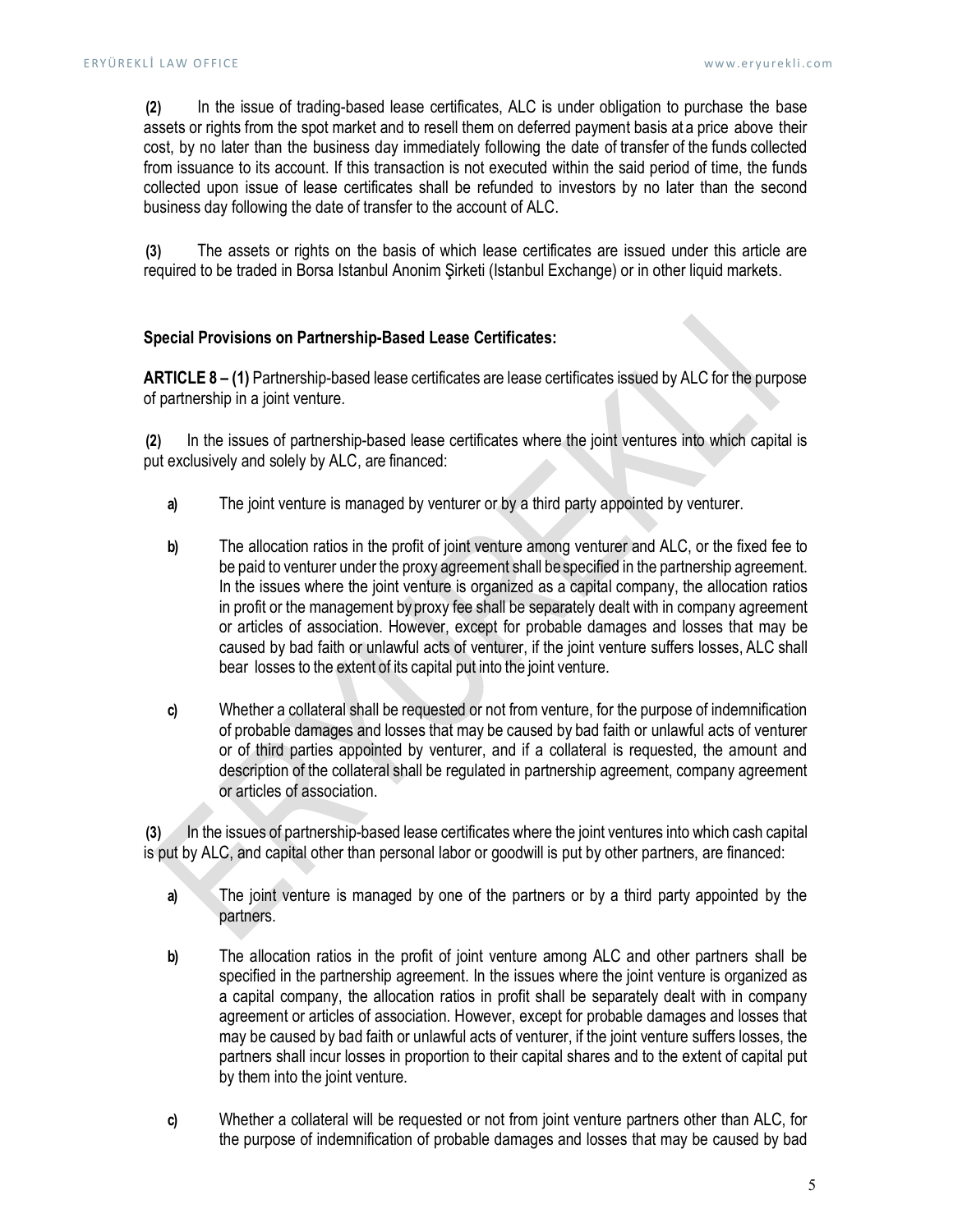faith or unlawful acts of them or of third parties appointed by them, and if a collateral is requested, the amount and description of the collateral shall be regulated in partnership agreement, company agreement or articles of association.

(4) The amount of issue of partnership-based lease certificates cannot exceed 90% of fair value determined in the appraisal report prepared pursuant to article 11 hereof.

(5) In the issues covered by this article, by appointing ALC as the representative of lease certificate holders or as the fiduciary, it is required to establish a pledge in favor of ALC on properties of the joint venture or on properties of other partners other than those put into the joint venture for the interests of lease certificate holders by the issue amount. In case the pledge is established on real properties, pursuant to article 51 of the Land Registry Bylaws published in the Official Gazette edition 21953 on 7/6/1994, the number of lease certificates shall be stated in the 'comments' column of 'pledges' section of land registry page where the real property is registered.

(6) In the issues covered by this article, if the joint venture suffers damages and losses due to bad faith or unlawful acts of venturer, or partners of joint venture other than ALC, or third parties appointed by them:

- a) first of all, the collaterals, if any, given in partnership agreement, company agreement or articles of association; and
- b) if such collaterals are not given or are insufficient to pay for the damages, the pledge established pursuant to the fifth paragraph of this article

shall be realized and turned into cash, and the proceeds thereof will be paid to lease certificate holders.

### Special Provisions on EPC (Engineering, Procurement and Construction) Contract - Based Lease Certificates:

ARTICLE 9 – (1) EPC contract-based lease certificates are lease certificates issued for the purpose of creation of works pursuant to an EPC contract to which ALC is a party as work owner.

(2) In the issues covered by this article, ALC enters as the owner into the EPC contract in its own name and in the account of lease certificate holders. As part of EPC contract-based lease certificates issues, in addition to EPC contract, other agreements fit for the intended purposes, such as service contract, contracts of construction in return for flats or lands, or partnership agreement may also be signed.

(3) ALC may make the resulting works the subject matter of a sale contract either by leasing first or directly without leasing. As of the end of maturity of lease certificates, the sale price should be fully collected by ALC, and the proceeds of sale should be paid to lease certificate holders.

(4) The amount of issue of EPC contract-based lease certificates cannot exceed 90% of fair value determined in the appraisal report prepared pursuant to article 11 hereof.

(5) Where the price of work is paid in advance by ALC, the contractor is required to establish a pledge on movables or real properties or give similar other guarantees in favor of ALC in order to ensure precise and timely completion of the work...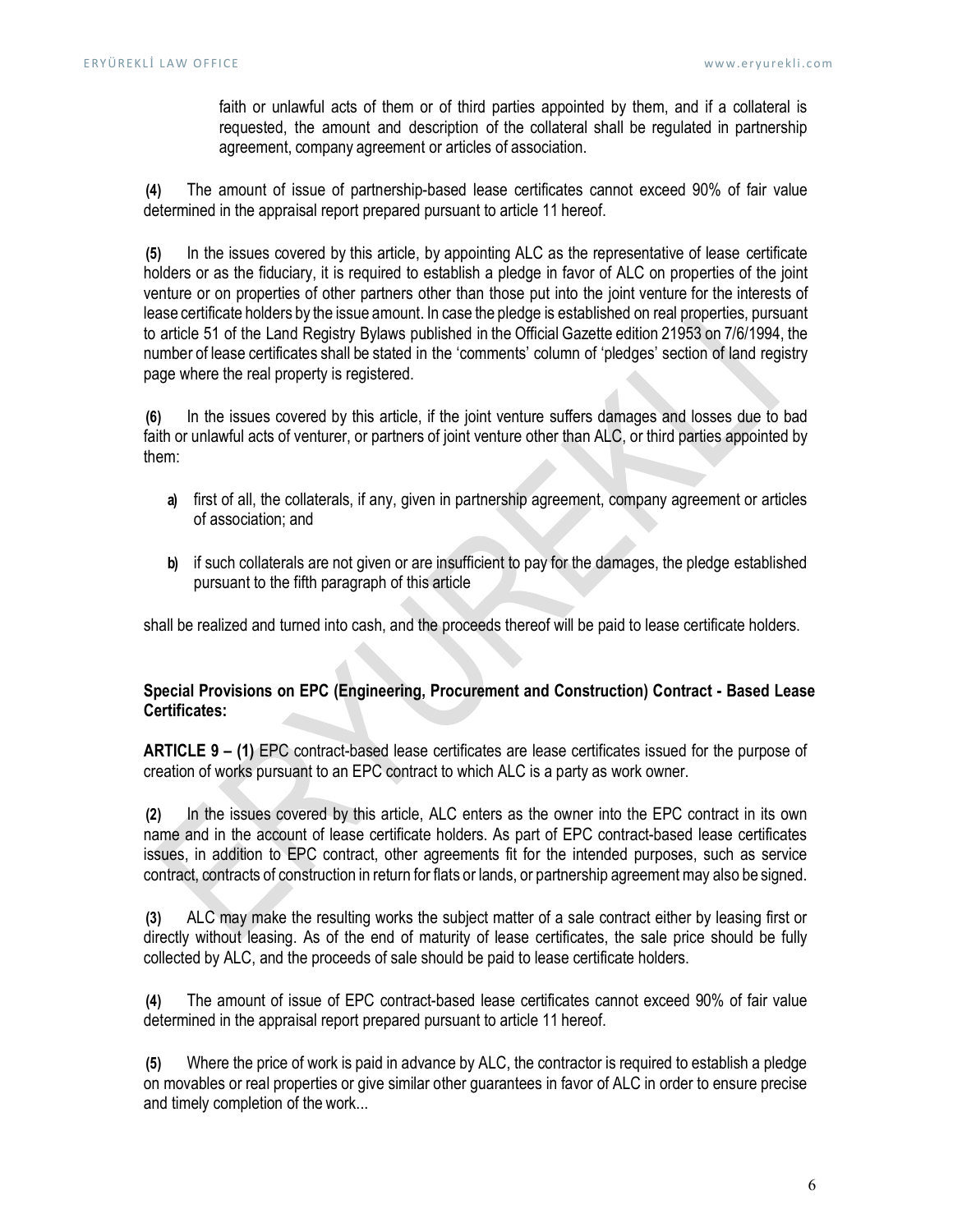#### Issue of Lease Certificates:

ARTICLE 10 – (1) Lease certificates may be issued by sales through or without public offering. Sales without public offering may be in the form of private placement or sales to qualified investors.

(2) If lease certificates are intended to be issued domestically, an application is filed to the Board with the documents listed in Exhibit 1, and if lease certificates are intended to be issued at abroad, an application is filed to the Board with the documents listed in Exhibit 2.

(3) Lease certificates to be issued may be sold in tenors up to the issue ceiling deemed fit by the Board. In public offerings to be held during the validity time of the prospectus, ALC files an application to the Board for sales of each tenor of certificates, together with the documents listed in Exhibit 3. In sales without public offering, ALC files an application to the Board for approval of tenor issue document before each sales.

(4) Lease certificates to be offered to public must be listed and traded in the exchange, and an application must be filed to the exchange for this purpose.

(5) The Board may require ALC to ensure that payment obligations relating to lease certificates are secured by a bank or a third party legal entity resident in Turkey, and that domestic sales are made only to qualified investors, or that lease certificates, ALC or fund users are rated.

#### Obligation of Appraisal on Assets and Rights:

ARTICLE 11 – (1) In order to determine fair value of the assets and rights being the subject matter of the following transactions, an appraisal report is required to be prepared by appraisal companies pursuant to the relevant regulations of the Board:

- a) In the issues of ownership-based lease certificates, when the assets or rights are transferred to ALC, and when they are retransferred from ALC to originator or to third parties.
- b) In the issues of partnership-based lease certificates:
	- 1) At the stage of determination of project value being the subject of joint venture; and
	- 2) If and when partners of joint venture other than ALC, put assets or rights, other than cash, into joint venture.
- c) In the issues of EPC contract-based lease certificates:
	- 1) In the process of determining the price of the work and
	- 2) Prior to the time that sales contract of the work is settled.

(2) Appraisals covered by this article are required to be determined within the frame of the international appraisal standards and in accordance with the relevant regulations of the Board.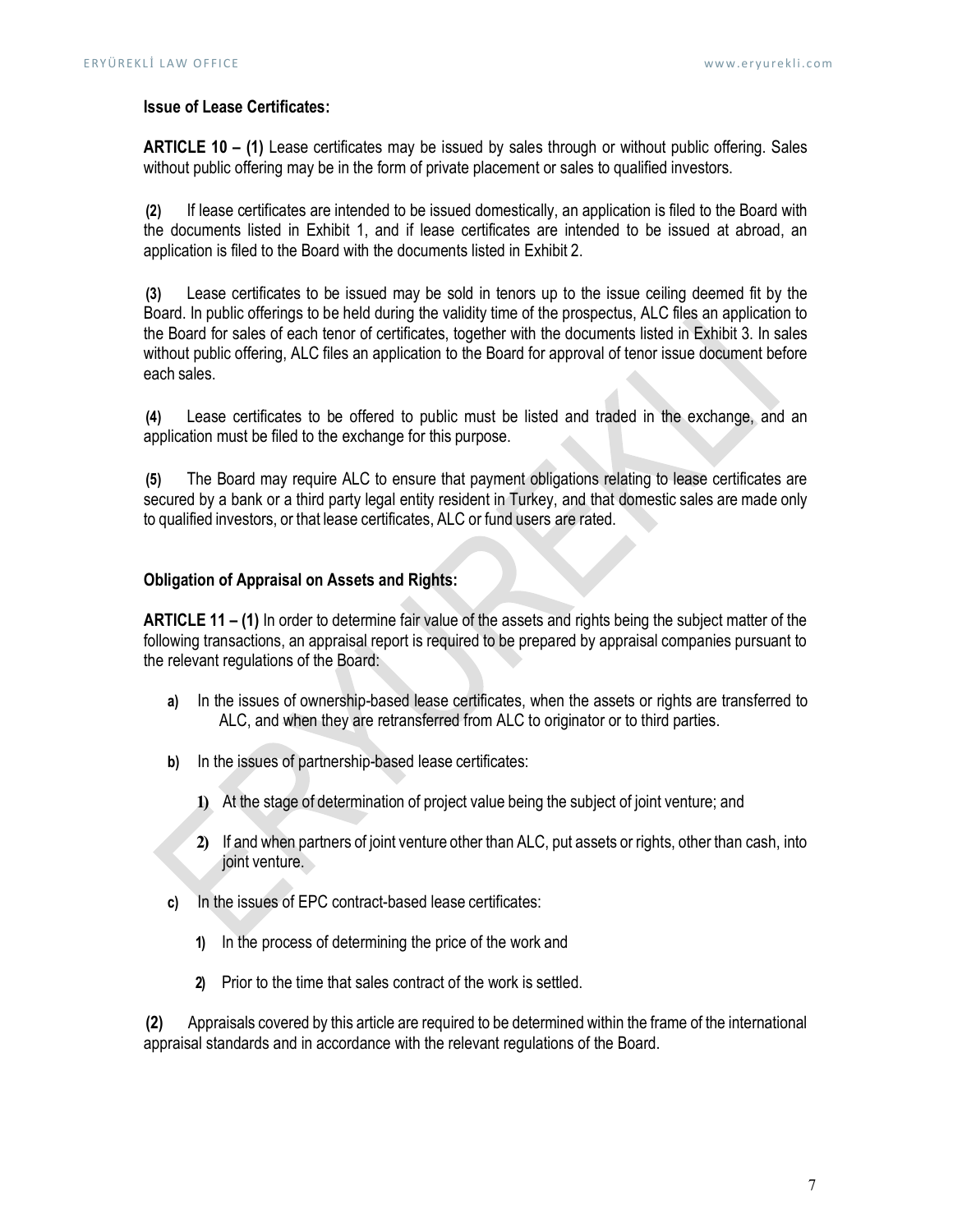### THIRD PART Principles on Asset Lease Companies

#### Principles on Foundation and Articles of Association of ALCs:

ARTICLE 12 – (1) ALCs may be founded by:

- a) banks;
- b) intermediary institutions which operates in any one of portfolio brokerage, general custody services or underwriting activities;
- c) mortgage finance institutions;
- d) real estate investment companies listed in the exchange;
- e) public corporations included in first and second groups determined within the frame of Board's corporate governance regulations;
- f) companies which are granted a long-term investment grade rating upon demand in the currency which the issue is denominated; and
- g) companies of which 51% or more of capital shares are held directly by the Undersecretariat of Treasury.

However, founders listed in sub-paragraphs (d), (e), (f) and (g) of this first paragraph may found an ALC only for issues of lease certificates where they are the fund user. This is specifically stated in the ALC's articles of association.

(2) It is required to receive prior consent of the Board for articles of association of ALC. For foundation of an ALC, an application is filed to the Board with the documents listed in Exhibit 4.

(3)

- a) ALC's becoming a party to merger and split-up transactions, and amendments to its articles of association; and
- b) a person's becoming a shareholder of ALC by directly or indirectly acquiring shares representing 10% or more of the capital of ALC, or share acquisitions as a result of which a shareholder's shares exceed 10%, 20%, 33% or 50% of capital of ALC, or share transfers as a result of which a shareholder's shares fall below these thresholds; and
- c) transfer of shares giving managerial or voting privileges, regardless of the share ratio thereof,

are subject to a prior consent of the Board.

(4) Transfer of shares by a person which directly or indirectly does not reach or remains between the rates of capital of ALC, as specified in third paragraph hereinabove, will be reported to the Board within 15 days following the date of transfer.

(5) ALC may not engage in any commercial activities other than those specifically listed in its articles of association approved by the Board, and maynot encumber its assets and rights by any real right or pledge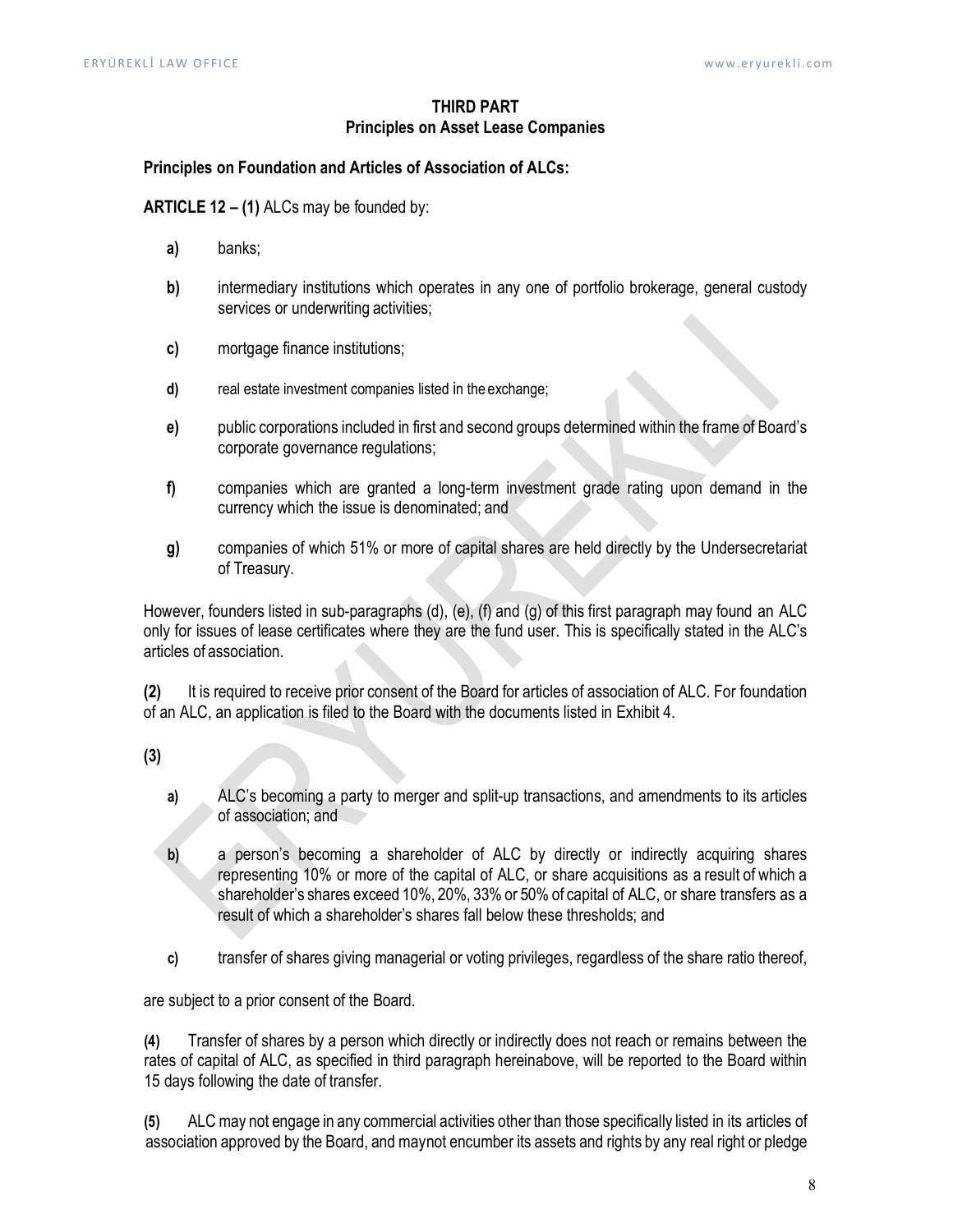established in favor of third parties except for those specifically permitted by its articles of association, and may not dispose of these assets and rights to the detriment of interests of lease certificate holders. Furthermore, ALC may, under any name whatsoever, not borrow credits or loans, and not use its assets and rights for any purpose other than performance of operations listed in its articles of association.

(6) An ALC which has not filed an issuance application to the Board within one year following the date of approval of its articles of association, is required to file an issuance application, or change its fields of business, or decide to be dissolved and start liquidation proceedings, within one month following the end of the said period of one year.

### ALC's Management and Documentation and Recording Systems:

ARTICLE 13 – (1) The assets and rights on the basis of which each tenor of lease certificates is issued, and the revenues obtained and the costs incurred thereof, are separately monitored on the accounting records of ALC on the basis of the relevant lease certificates.

(2) Assets, rights and liabilities included in the financial position statement of ALC are grouped under the relevant rank of lease certificates, and are sequenced according to the liquidity principle, and are reported with the tenor of lease certificates with the closest redemption date being at the top. In the comprehensive income statement of ALC, income and expenses of each tenor of lease certificates are reported in a separate group.

(3) In order to issue lease certificates and to realize base transactions of issue, ALC should enter into the required agreements with fund users.

(4) ALC board of directors consists of minimum three members. At least one member of the board of directors is required to be an independent member satisfying the qualifications specified in Board's corporate governance regulations.

- (5) ALC directors:
	- a) must be university graduates, and have a minimum 5 years' past experience in capital markets or banking, and have the reputation of being an ALC director; and
	- b) at least one of them must hold a Capital Market Activities Advanced Level License Certificate within the frame of the regulations of the Board pertaining to licensing; and
	- c) they or the corporations where they stand as a shareholder with unlimited liability must not have been adjudged bankrupt and must not have entered into composition with their creditors.

(6) If and when fund user and ALC founder are the same person in the case of issue of lease certificates, the material base transactions thereof, including, but not limited to, sales of assets and rights, or realization of assets and rights pledged in favor of lease certificate holders, may be executed only if and to the extent the independent director or directors have affirmed the decision relating thereto. The responsibility of such decisions is borne by ALC board of directors.

(7) ALC board of directors is responsible for making collections from assets and rights, and for payment of these revenues to lease certificate holders in proportion to their shares.

(8) ALC may only make expenditures required to be incurred for issue of lease certificates, and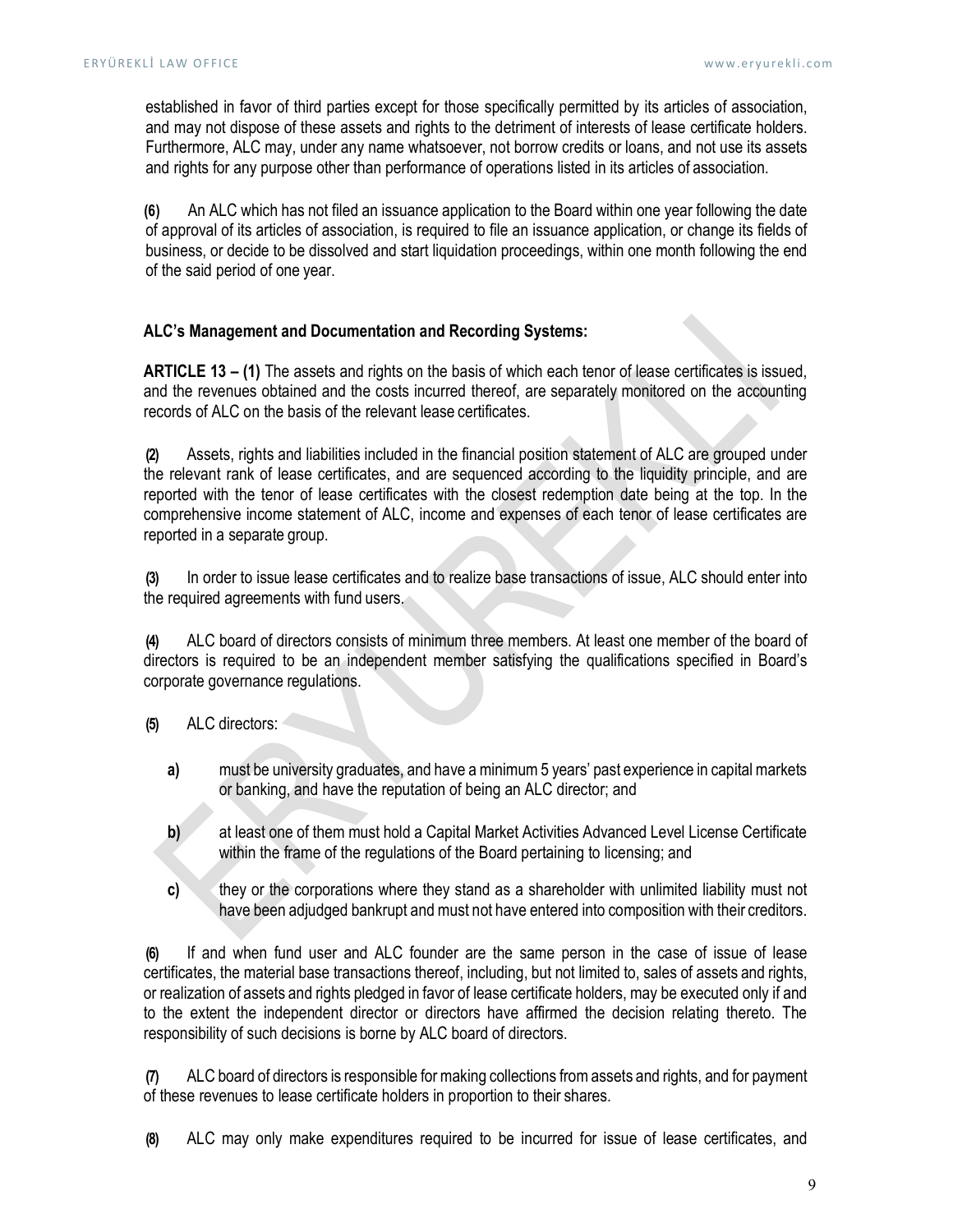performance of base transactions of issue, and continuity of its activities and operations pursuant to the applicable laws. Accordingly, ALC cannot incur expenditures in conflict with arm's length principle. The responsibility of expenditures is borne by ALC board of directors.

### Liquidation of ALC and Measures Applicable by the Board About ALC:

ARTICLE 14 – (1) The Board is authorized to take all kinds of actions and measures as listed in articles 96, 97 and 98 of the Law if and when:

Unlawful activities or transactions of ALC are determined; or

- a) a deterioration of financial situation of ALC is determined through financial statements made public; and
- b) ALC is decided to be adjudged bankrupt or to be gradually liquidated.

If ALC is decided to be gradually liquidated, the law provisions pertaining to gradual liquidation of investment companies are applicable on ALC by analogy.

(2) ALC cannot be optionally liquidated unless and until the assets and rights of issue of each rank of lease certificates are, if needed, sold, and the proceeds of sale thereof are paid to lease certificate holders. ALC board of directors is responsible for application of this provision.

(3) Holders of lease certificates issued domestically, and monetary values represented by these lease certificates are determined on the basis of the records kept in CRA as of the starting date of liquidation of ALC.

### FOURTH PART Final and Temporary Provisions

### Investor Report:

ARTICLE 15 – (1) An investor report containing the revenues accrued for base assets and rights of issuance, and the collections made from these assets and rights, and the payments effected to holders of lease certificates, is prepared by ALC board of directors on quarterly accounting periods basis until the subject lease certificates are redeemed. Said report is required to be published in PDP in the case of issues through public offering, or be delivered to the Board and the lease certificate holders in the case of issues without public offering, within 5 business days following the end of the relevant accounting period.

### Other Matters:

ARTICLE 16 – (1) Contents, preparation, approval, publishing, registration and announcement of prospectus, issue document and other issue-related documents, and financial statements to be included in prospectus, and amendments to prospectus, and advertisements and promotions to be made by ALC as the issuer, and principles of issue and sales of lease certificates, and financial reporting, independent audit and public disclosure obligations of ALC as the issuer, and other matters not included in this Communiqué shall be subject to the relevant regulations of the Board pertaining thereto.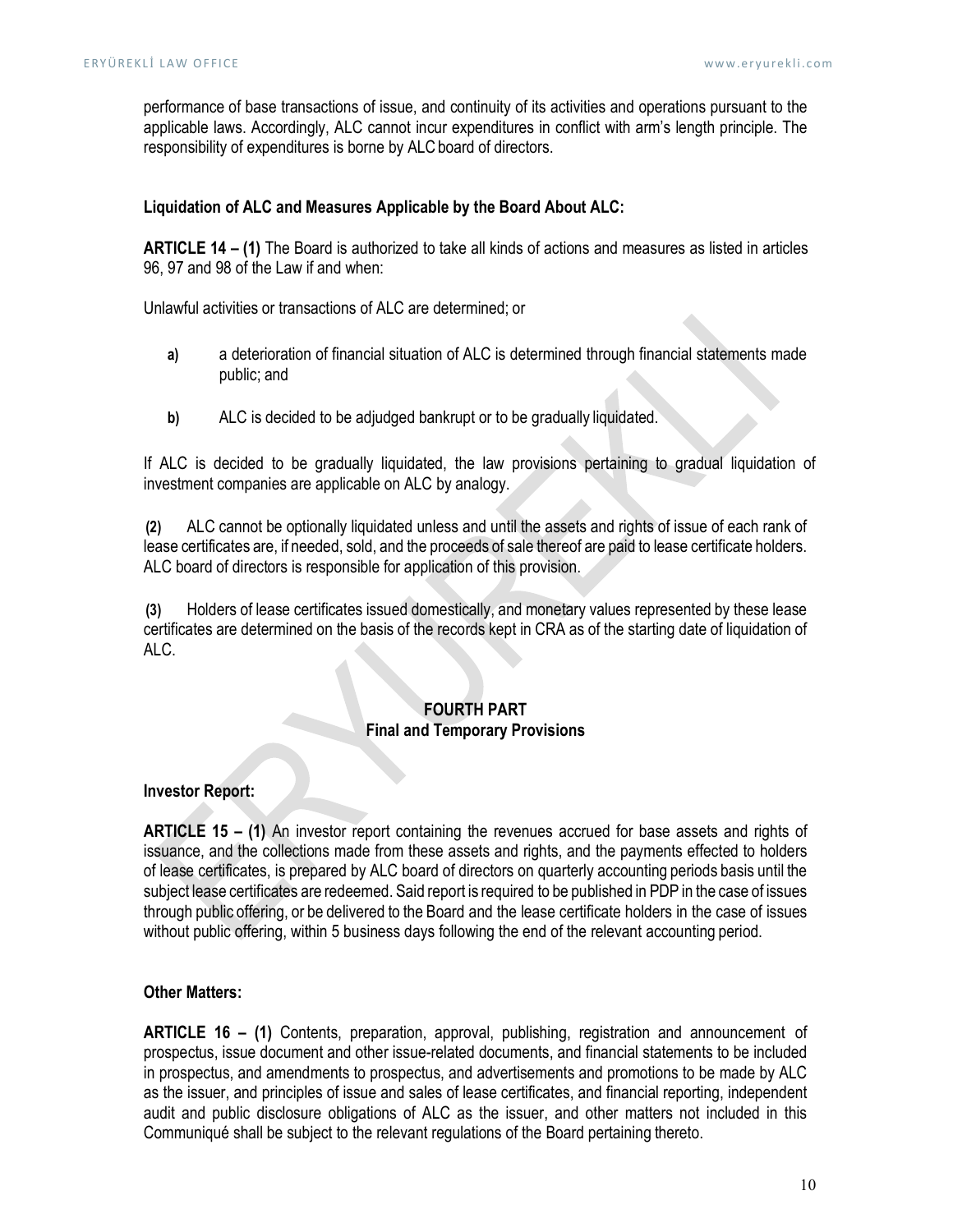(2) The term "lease certificate" or equivalent terms and expressions cannot be used for capital market instruments not issued under this Communiqué, and the term "asset lease company" or equivalent terms and expressions cannot be used for legal entities not founded to issue lease certificates.

#### Dematerialized Issue of Lease Certificates:

ARTICLE 17 – (1) Lease certificates to be issued by ALC domestically are required to be issued on dematerialization basis via CRA in electronic media, and the rights relating thereto are required to be followed up on the basis of beneficiaries.

(2) Lease certificates to be issued by ALC at abroad are required to be issued on dematerialization basis via CRA in electronic media, and the rights relating thereto are required to be followed up. Lease certificates to be issued at abroad may be collectively held without opening of an account in CRA in the name of beneficiary, depending on the kind of issuer or CRA member.

(3) The Board may, upon demand of issuer, grant an exemption to the obligation of dematerialized issue via CRA of the lease certificates to be issued at abroad.

(4) In the event that lease certificates are not issued on dematerialization basis via CRA pursuant to the third paragraph, with regard to the lease certificates to be issued at abroad, information relating to amount of issue, date of issue, ISIN code, maturity starting date, maturity, rate of yield or profit share, custodian, currency of issue, and country will be reported to CRA within 3 business days following the date of issue. In the case of a change in such information reported to CRA, CRA will be informed about such change within 3 business days following the date of change.

### Board Audit:

ARTICLE 18 – (1) All activities and transactions of ALC and fund users are subject to the Board audit, without prejudice to the provisions of banking laws and regulations. The Board may request all kinds of information and documents from these persons and entities.

### Board Fee:

ARTICLE 19 – (1) The fees payable to the Board will be calculated over the following rates over the issue value, not being less than nominal value, if any, of lease certificates to be sold:

- a) 2.5 per ten thousands for lease certificates with a maturity of up to 180 days; and
- b) 3.5 per ten thousands for lease certificates with a maturity between 181 days and 364 days; and
- c) 5 per ten thousands for lease certificates with a maturity between 365 days and 730 days; and
- d) 1 per thousand for lease certificates with a maturity of more than 730 days.
- (2) In calculation of fees, one year is taken and calculated as 365 days.
- (3) The Board's Decision Body may set different rates than the rates set forth in this article, within the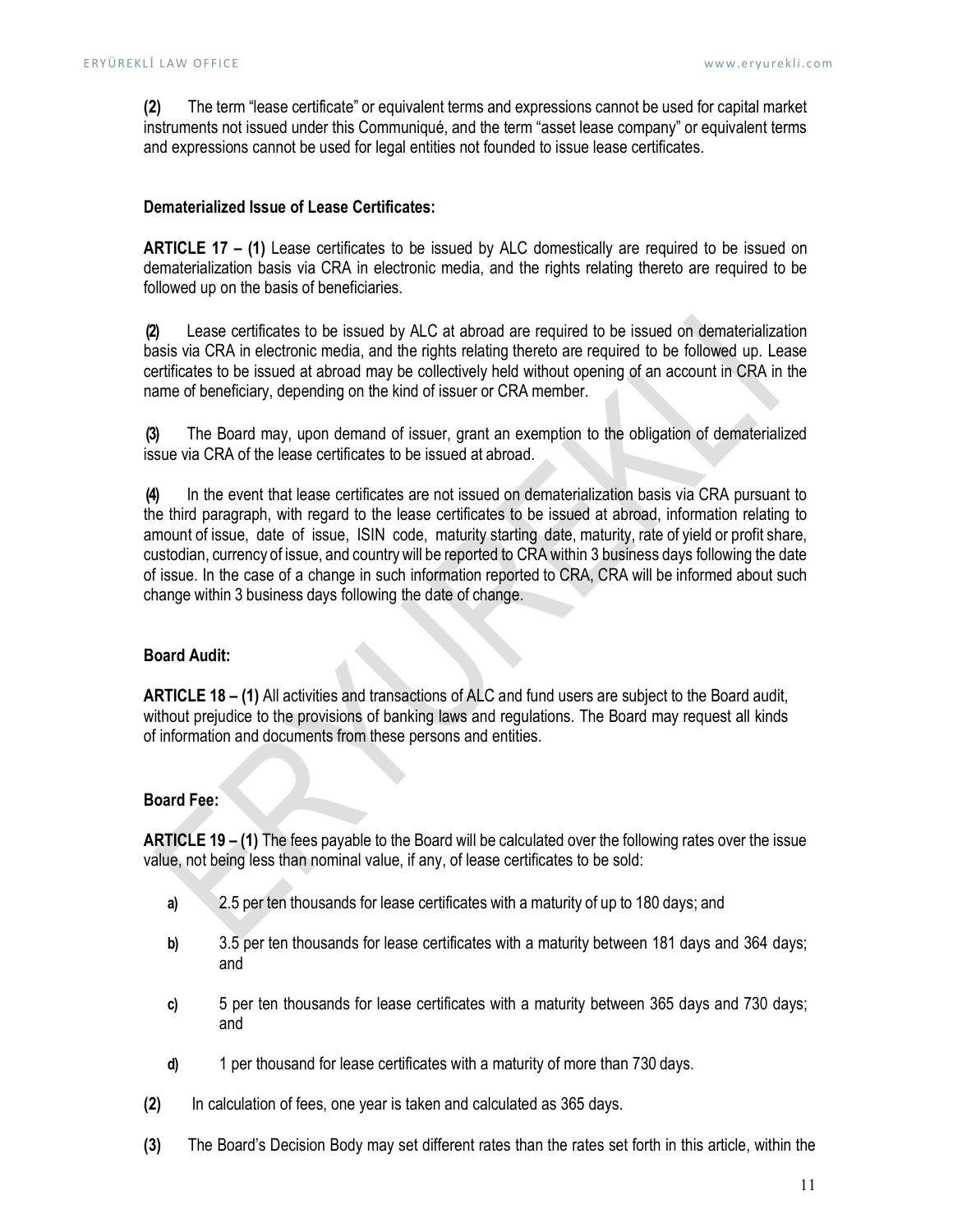framework of Article 130 of the Law.

#### Repealed Communiqués:

ARTICLE 20 – (1) The Board's Communiqué on Principles of Lease Certificates and Asset Lease Companies (Serial III, No. 43) promulgated in the Official Gazette edition 27539 on 1/4/2010, and Communiqué on Principles of Quotation and Listing of Profit and Loss Partnership Certificates (Serial III, No. 27) promulgated in the Official Gazette edition 25054 on 20/3/2003 are hereby repealed and superseded. Accordingly, all references made to the Communiqué on Principles of Lease Certificates and Asset Lease Companies (Serial III, No. 43 and to the Communiqué on Principles of Quotation and Listing of Profit and Loss Partnership Certificates (Serial III, No. 27) in other regulations of the Board will be deemed to have been made to this Communiqué.

### Finalization of Current Applications:

TEMPORARY ARTICLE 1 – (1) Applications not decided yet by the Board as of the effective date of this Communiqué will be finalized and responded according to the provisions of this Communiqué.

### Adaptation of Existing ALCs:

TEMPORARY ARTICLE 2 – (1) ALCs which have been founded within the frame of the Board's Communiqué on Principles of Lease Certificates and Asset Lease Companies (Serial III, No. 43):

- a) cannot effect a new issue unless and until they adapt their shareholding structure, composition of board of directors, and articles of association to the provisions of this Communiqué; and
- b) an ALC which has not filed an issuance application to the Board within one year following the date of approval of its articles of association, is required to file an issuance application , or change its fields of business, or decide to be dissolved and start liquidation proceedings, within three months following the effective date of this Communiqué.

### Obligation of Reporting to CRA:

TEMPORARY ARTICLE 3 – (1) With respect to its lease certificates issued at abroad and currently in circulation pursuant to the fourth paragraph of article 17 hereof, ALC is required to give information to CRA within one month following the effective date of this Communiqué.

### Effective Date:

ARTICLE 21 – (1) Sub-paragraph (b) of fifth paragraph of article 13 of this Communiqué will become effective one year after the date of publication, while other provisions will become effective as of the date of publication.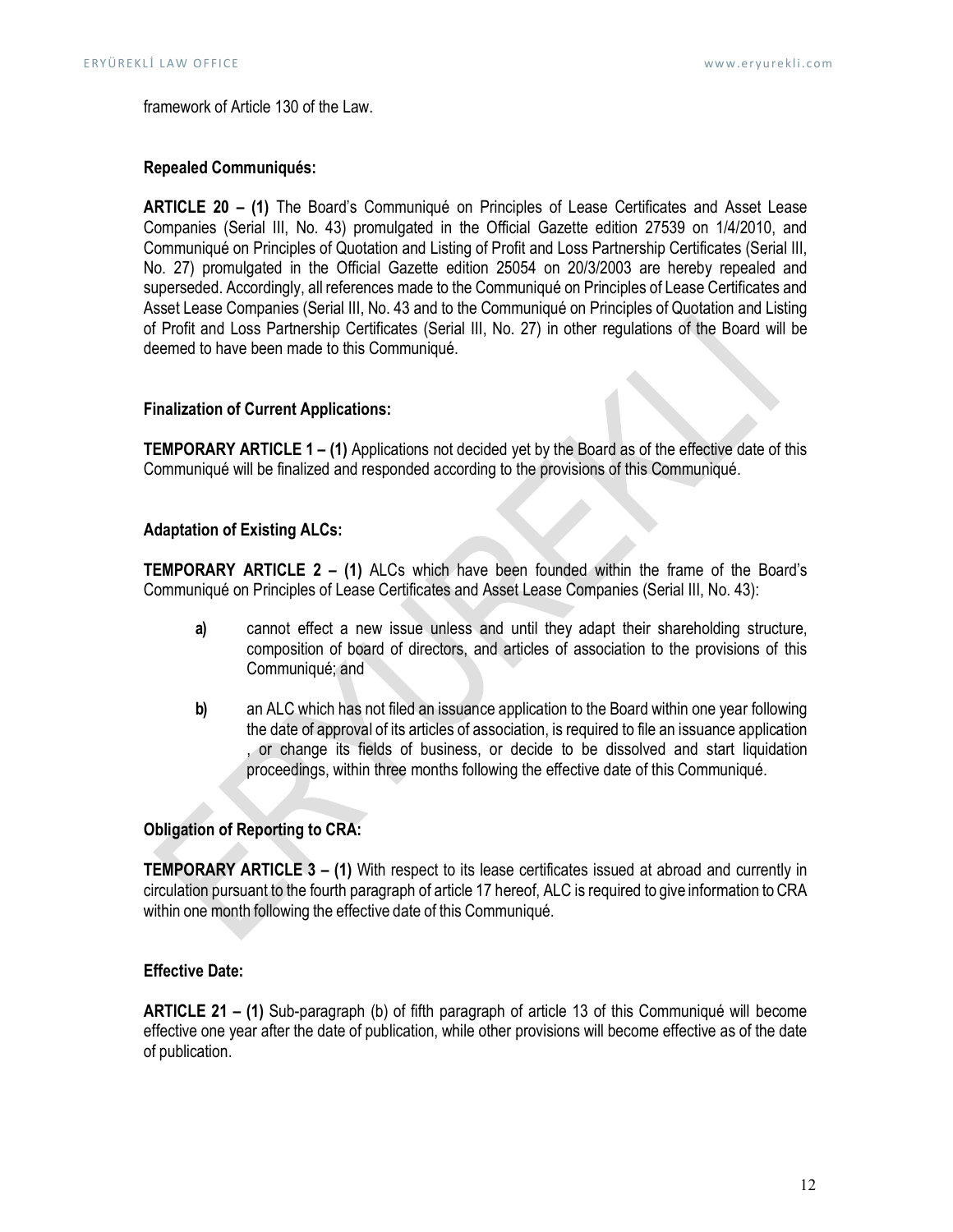### Enforcement:

ARTICLE 22 - (1) The provisions of this Communiqué will be enforced by the Capital Markets Board.

# LIST REGARDING THE AMENDMENTS TO THE COMMUNIQUÉ

1) Communiqué (III-61.1.a) amending the Communiqué on Lease Certificates (III-61.1) was published in the Official Gazette dated 30/06/2016 and numbered 29758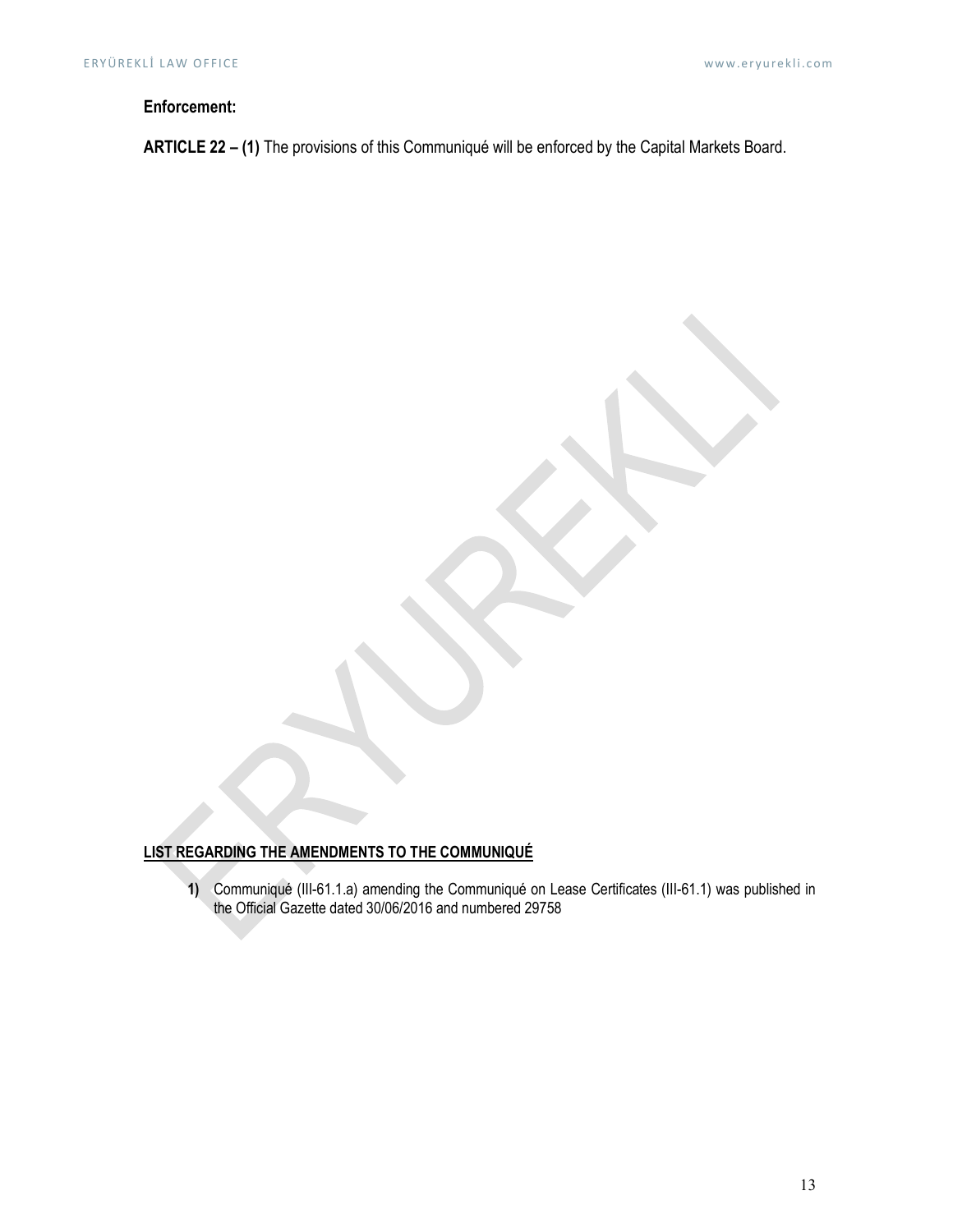### ANNEX 1

# DOCUMENTS AND SUBMITTALS REQUIRED FOR APPROVAL OF PROSPECTUSES OR ISSUE DOCUMENTS OF LEASE CERTIFICATES TO BE ISSUED DOMESTICALLY(\*)

- (1) Introductory information about ALC and fund users; and
- (2) ALC's articles of association duly signed by authorized signatories of ALC, made a single text containing all current and applicable amendments; and
- (3) A notary-certified copy of the decision of issue taken by authorized organs of ALC and fund users; and
- (4) As for the fund users which are subject to supervision and audit of another public institution pursuant to their special laws and regulations, a letter of opinions received from the relevant public authority prior to the application to be filed to the Board for approval, stating whether there is any impediment of issue or not, and/or if a decision or approval of other authorities is required to be taken for issue of lease certificates as per the relevant applicable laws, a certificate relating to such decision or approval, and if not required, a statement relating thereto; and
- (5) A financial advisor report determining that ALC's capital is paid up, and a copy of the Turkish Trade Registry Gazette edition verifying that the capital is registered; and
- (6) A letter to be addressed to the Board and ALC in the case of guarantees given for payment obligations of lease certificates, and a notary-certified copy of the relevant decision of authorized body of the guarantor legal entity; and
- (7) Underwriting agreement for the issues through public offering; and
- (8) Recently issued statements received from directors and authorized management staff of fund users for the issues through public offering, stating whether the relevant persons have been sentenced to imprisonment for five years or more due to a crime committed maliciously, and have been prosecuted for or convicted of crimes of embezzlement, extortion, bribery, theft, swindling, fraud, abuse of trust, fraudulent bankruptcy, bid rigging, destruction or alteration of data, abuse of debit or credit cards, smuggling, tax evasion or unjust acquisition of properties, or have been a party to legal disputes and conflicts relating to partnership works, and/or have been subject to a finalized court judgment or verdict, even if the periods referred to in the applicable capital markets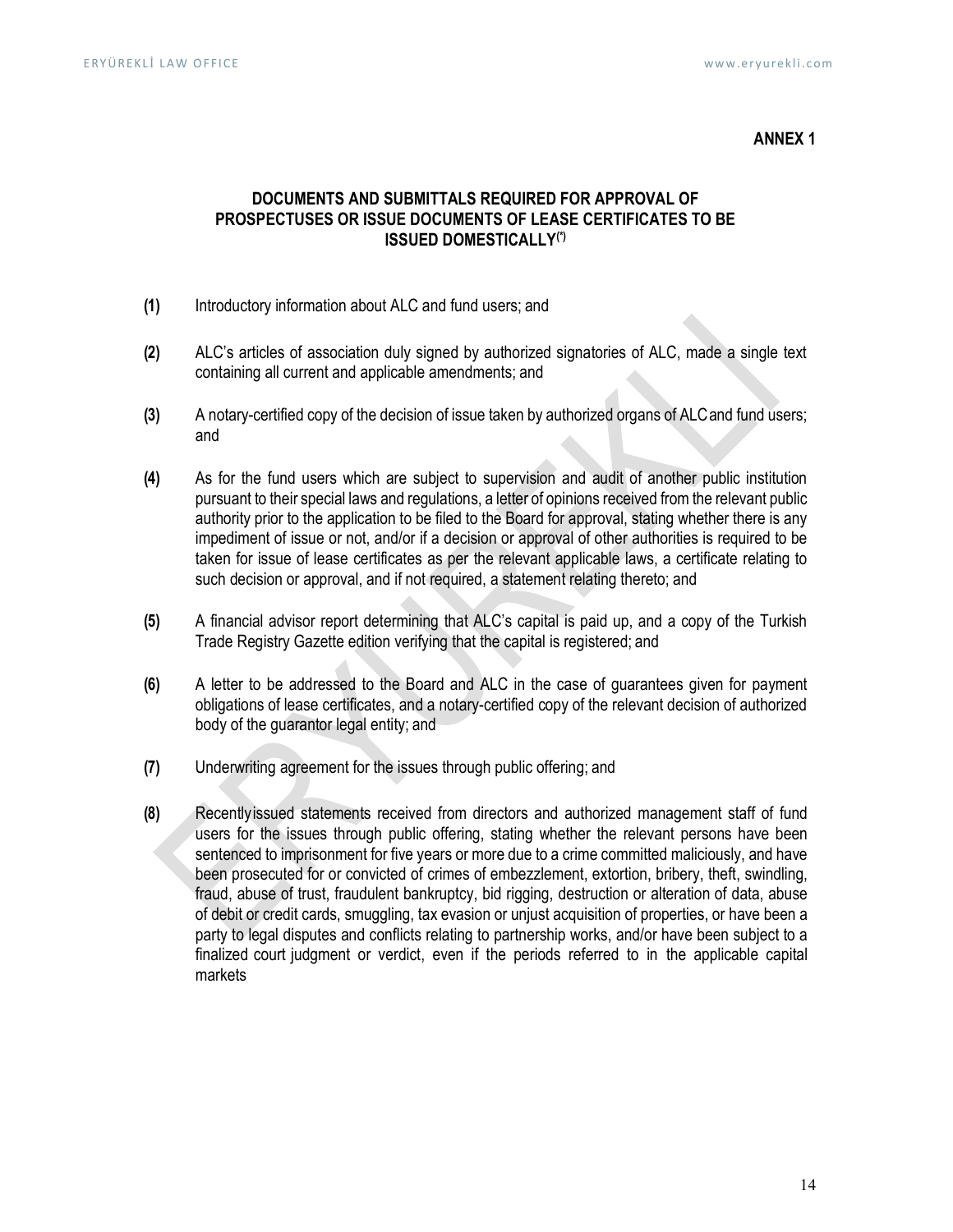laws, and the Banking Law no. 5411 dated 19/10/2005, and article 53 of the Turkish Criminal Code no. 5237 dated 26/09/2004 have elapsed; and

- (9) Justification of issue of lease certificates, and place of use of the issue funds by ALC and fund users; and
- (10) A copy of agreements with respect to the issue of lease certificates; and
- (11) Financial statements and independent audit reports, to be included in the prospectus prepared pursuant to the relevant regulations of the Board, of fund users for the issues through public offering, and of ALC if the issue has already been realized before the application; and
- (12) Financial statements of the last two years and financial statements of the interim period closest to the date of application, prepared pursuant to the relevant regulations of the Board, of fund users for the issues without public offering, and of ALC if the issue has already been realized before the application; and
- (13) Prospectus prepared within the frame of the Board regulations for the issues through public offering; and
- (14) Issue document prepared within the frame of the Board regulations for the issues without public offering; and
- (15) Rating report issued for ALC, fund user or to-be-issued lease certificates and information about rating scale of the rating agency, if existing as of the date of application; and
- (16) Legal opinions issued by lawyers who have been involved in the said issue of lease certificates or in preparation of similar capital market instruments, verifying whether the issue of lease certificates and the base transactions of issue bear legal risks or not, and information and documents proving that such lawyers satisfy the experience condition specified in this article; and
- (17) Detailed information about assets or rights to be owned, and transactions to be entered into, by ALC in the issues without public offering; and
- (18) Appraisal reports issued in accordance with the relevant regulations of the Board with respect to assets and rights contemplated to be appraised in this Communiqué; and
- (19) In the issues of partnership-based lease certificates, feasibility reports and detailed business plans relating to joint venture; and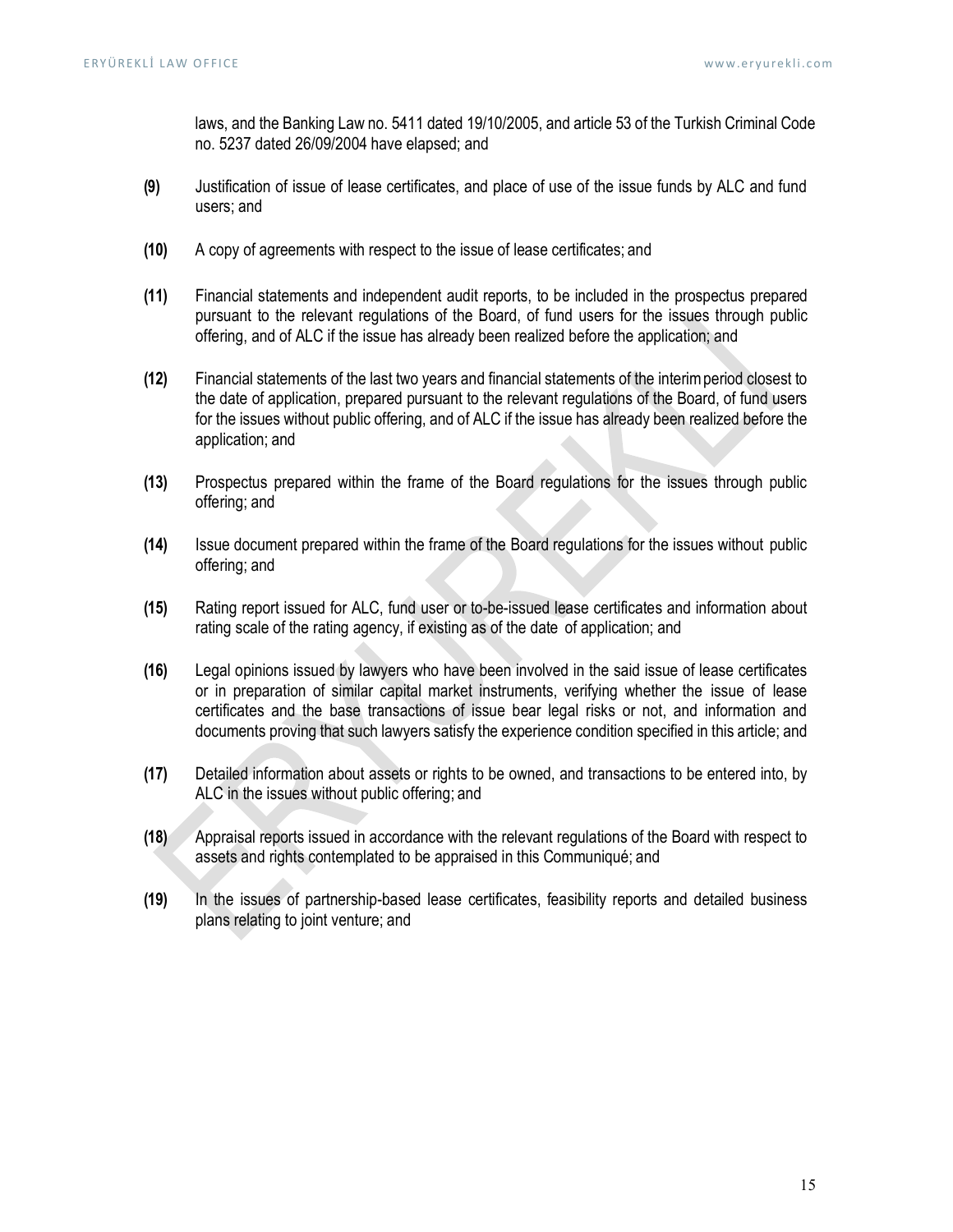- $(20)$ In the issues of trading-based lease certificates, information about the assets or rights to be purchased by ALC in spot market, and currencies and unit prices of these assets or rights as of the date of application; and
- $(21)$ In the issues of EPC contract-based lease certificates, feasibility reports and detailed business plans relating to the works to be constructed, and information and documents evidencing the past experience of contractor; and
- $(22)$ Notary-certified signature circulars of ALC and fund user; and
- A letter sent to the Board by the Bank where a special account is opened for deposit of funds of  $(23)$ lease certificates; and
- $(24)$ Detailed information about methods and assumptions used in pricing of lease certificates; and
- $(25)$ Information (amount of issue, redeemed amounts, date of issue, maturity) about the issues, if any, previously completed by ALC; and
- $(26)$ Other information and documents that may be requested by the Board.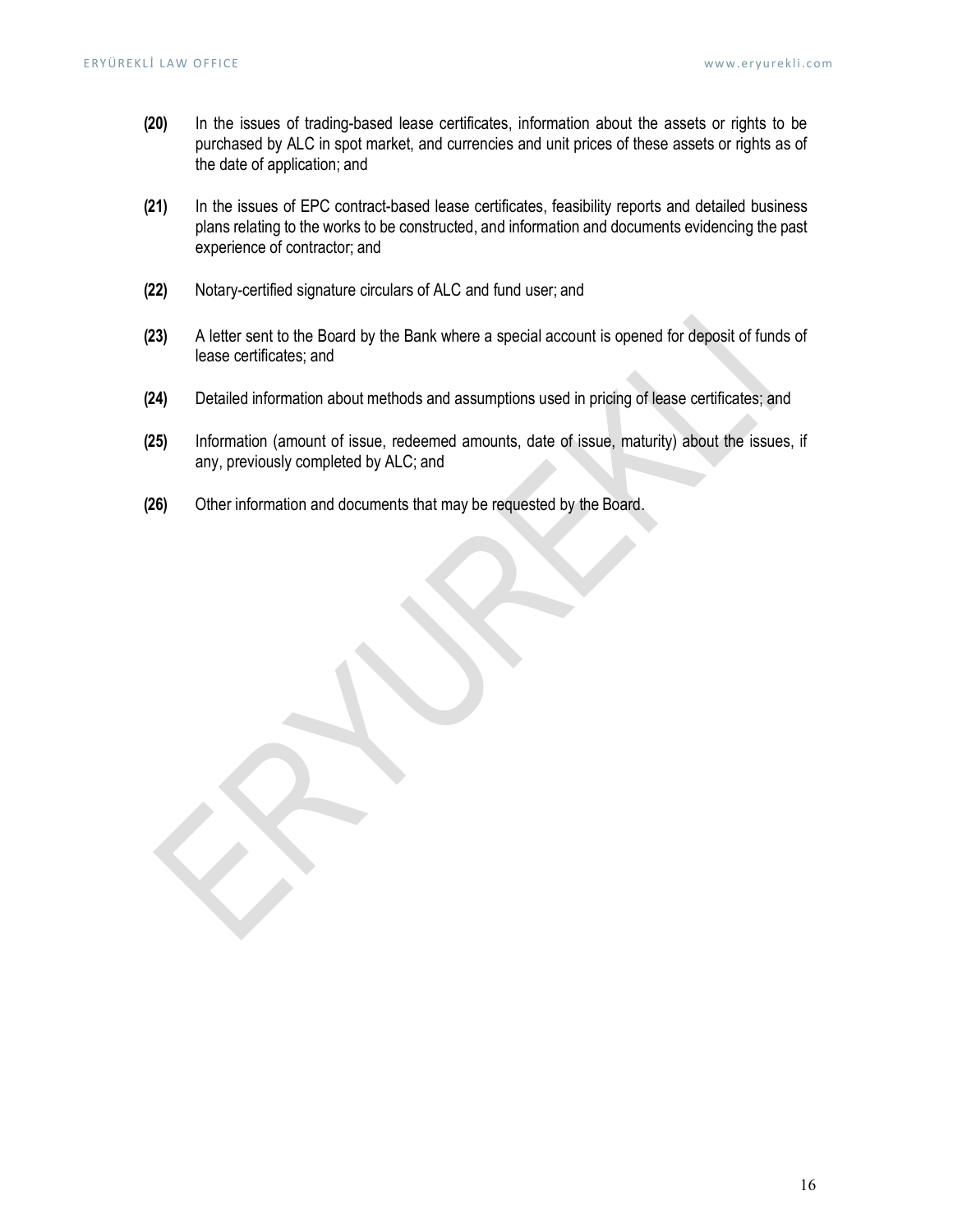#### ANNEX 2

### DOCUMENTS AND SUBMITTALS REQUIRED FOR APPROVAL OF ISSUE DOCUMENTS OF LEASE CERTIFICATES TO BE ISSUED AT ABROAD(\*)

- (1) Introductory information about ALC and fund users; and
- (2) ALC's articles of association duly signed by authorized signatories of ALC, made a single text containing all current and applicable amendments; and
- (3) Financial statements of the last two years and financial statements of the interim period closest to the date of application, prepared pursuant to the relevant regulations of the Board, of fund users, and of ALC if the issue has already been realized before the application; and
- (4) As for the fund users which are subject to supervision and audit of another public institution pursuant to their special laws and regulations, a letter of opinions received from the relevant public authority prior to the application to be filed to the Board for approval, stating whether there is any impediment of issue or not, and/or if a decision or approval of other authorities is required to be taken for issue of lease certificates as per the relevant applicable laws, a certificate relating to such decision or approval, and if not required, a statement relating thereto; and
- (5) A financial advisor report determining that ALC's capital is paid up, and a copy of the Turkish Trade Registry Gazette edition verifying that the capital is registered; and
- (6) A notary-certified copy of the decision of issue taken by authorized organs of ALC and fund users; and
- (7) Issue document prepared in accordance with the Board regulations; and
- (8) A copy of agreements with respect to the issue of lease certificates; and
- (9) Information about sales, and if any, guarantee principles of lease certificates; and
- (10) Legal opinions issued by lawyers who have been involved in the said issue of lease certificates or in preparation of similar capital market instruments, verifying whether the issue of lease certificates and the base transactions of issue bear legal risks or not, and information and documents proving that such lawyers satisfy the experience condition specified in this article; and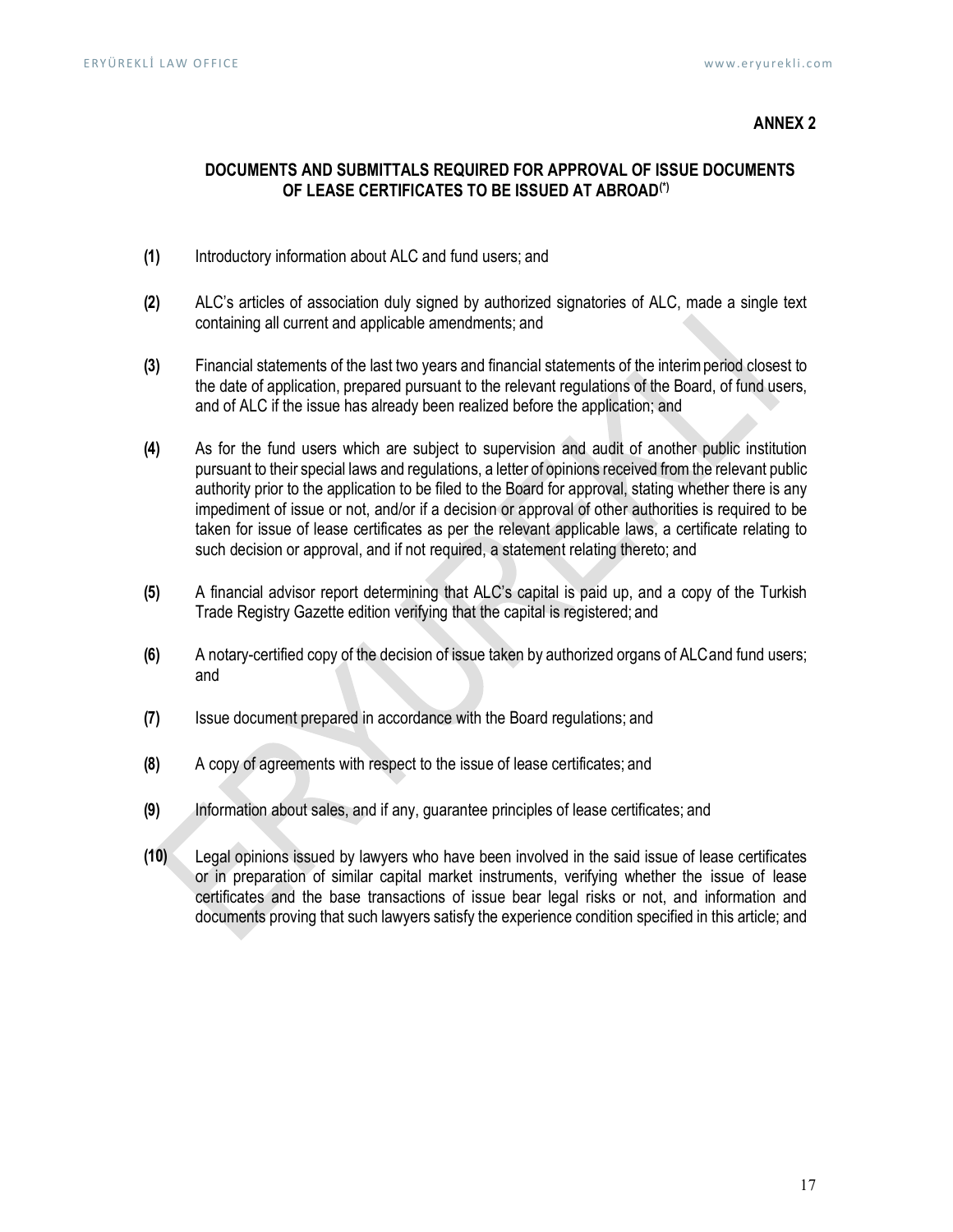- $(11)$ Rating report issued for ALC, fund user or to-be-issued lease certificates and information about rating scale of the rating agency, if existing as of the date of application; and
- Detailed information about assets or rights to be owned, and transactions to be entered into, by  $(12)$ ALC; and
- $(13)$ Justification of issue of lease certificates, and place of use of the issue funds by ALC and fund users; and
- Information (amount of issue, redeemed amounts, date of issue, maturity) about the issues, if  $(14)$ any, previously completed by ALC; and
- $(15)$ Notary-certified signature circulars of ALC and fund user; and
- $(16)$ If deemed necessary by the Board, documents confirming the information submitted, and other documents that may be requested by the Board.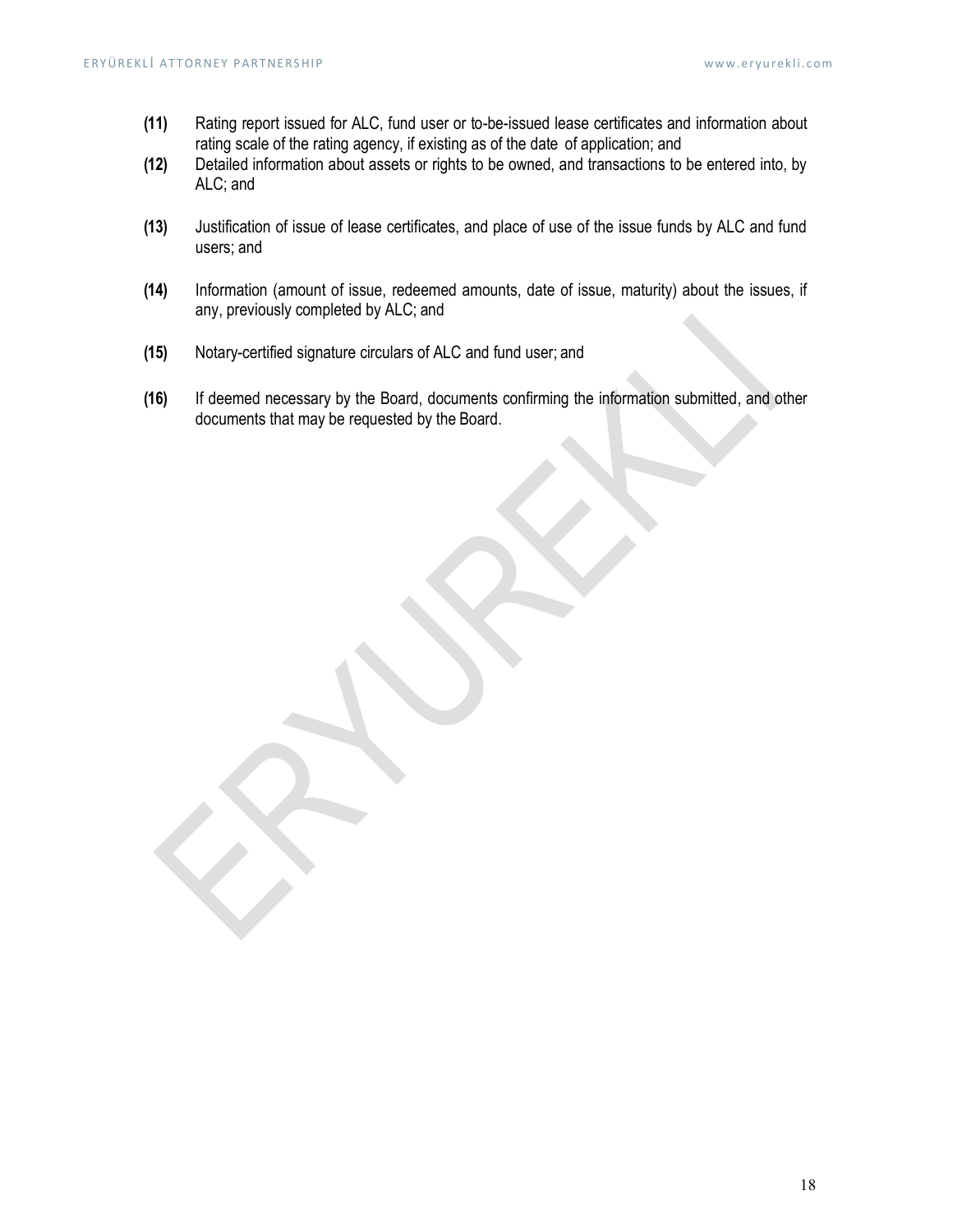#### **ANNEX 3**

### **INFORMATION AND DOCUMENTS TO BE SENT TO THE BOARD BEFORE EACH ISSUE DURING VALIDITY TIME OF PROSPECTUS(\*)**

- $(1)$ Final terms or securities note and summary prepared within the frame of the Board regulations; and
- $(2)$ If any amendment is required in the registration document or in the base prospectus, the texts of such amendments, and if an amendment is not required, a statement to be given by ALC in connection therewith; and
- $(3)$ A copy of public offering underwriting agreement signed with the authorized institution appointed for issuance (If the underwriting agreement previously submitted to the Board is currently valid, and no amendment has been made in that agreement, it does not need to be sent again. In this case, a statement of ALC suffices.); and
- If deemed necessary by the Board, documents confirming the information submitted, and other  $(4)$ documents that may be requested by the Board.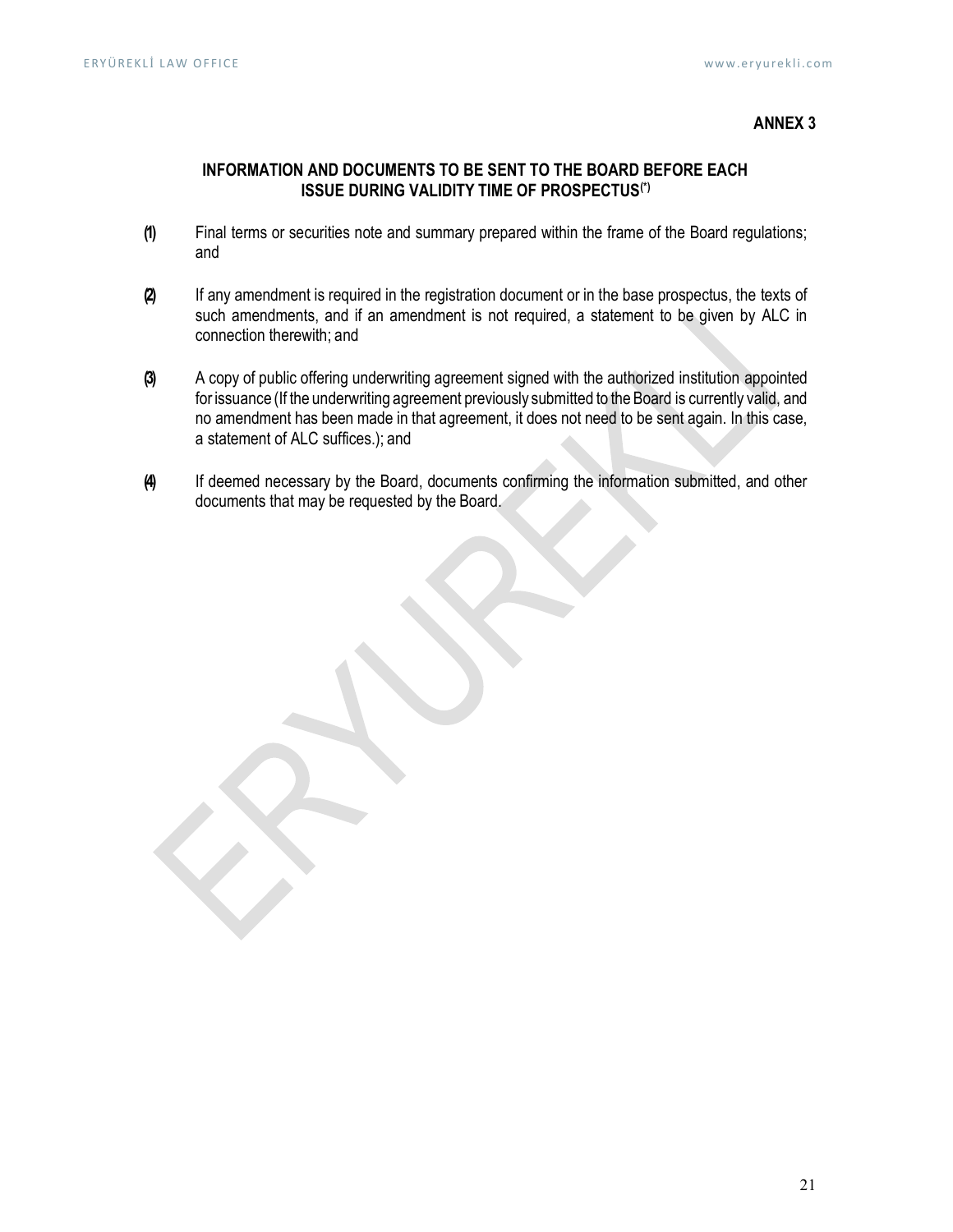#### ANNEX 4

### INFORMATION AND DOCUMENTS REQUIRED FOR ALC FOUNDATION APPLICATION(\*)

- (1) Introductory information about founder; and
- (2) ALC's draft articles of association and other foundation documents prepared in accordance with the Board's standards; and
- (3) If needed pursuant to this Communiqué, a rating report issued for the founder, containing a rating corresponding to investable level, and information about rating scale of the rating agency; and
- (4) Information about ALCs, if any, founded by the founder; and
- (5) Decision of authorized body of the founder pertaining to foundation of ALC; and
- (6) The founder's financial statements of the last two years and financial statements of the interim period closest to the date of application, prepared pursuant to the relevant regulations of the Board; and
- (7) Information about shareholding structure and about directors to be appointed for the ALC to be founded, and statements verifying that such directors satisfy the conditions and qualifications contemplated in this Communiqué; and
- (8) As for the founders which are subject to supervision and audit of another public institution pursuant to their special laws and regulations, a letter of opinions received from the relevant public authority prior to the application to be filed to the Board for approval, stating whether there is any impediment of foundation of ALC or not, and/or if a decision or approval of other authorities is required to be taken for foundation of ALC as per the relevant applicable laws, a certificate relating to such decision or approval, and if not required, a statement relating thereto; and
- (9) Recently issued statements received from directors and authorized management staff of ALC, stating whether the relevant persons have been sentenced to imprisonment for five years or more due to a crime committed maliciously, and have been prosecuted for or convicted of crimes of embezzlement, extortion, bribery, theft, swindling, fraud, abuse of trust, fraudulent bankruptcy, bid rigging, destruction or alteration of data, abuse of debit or credit cards, smuggling, tax evasion or unjust acquisition of properties, or have been a party to legal disputes and conflicts relating to partnership works, and/or have been subject to a finalized court judgment or verdict, even if the periods referred to in the applicable capital markets laws, and the Banking Law no. 5411 dated 19/10/2005,